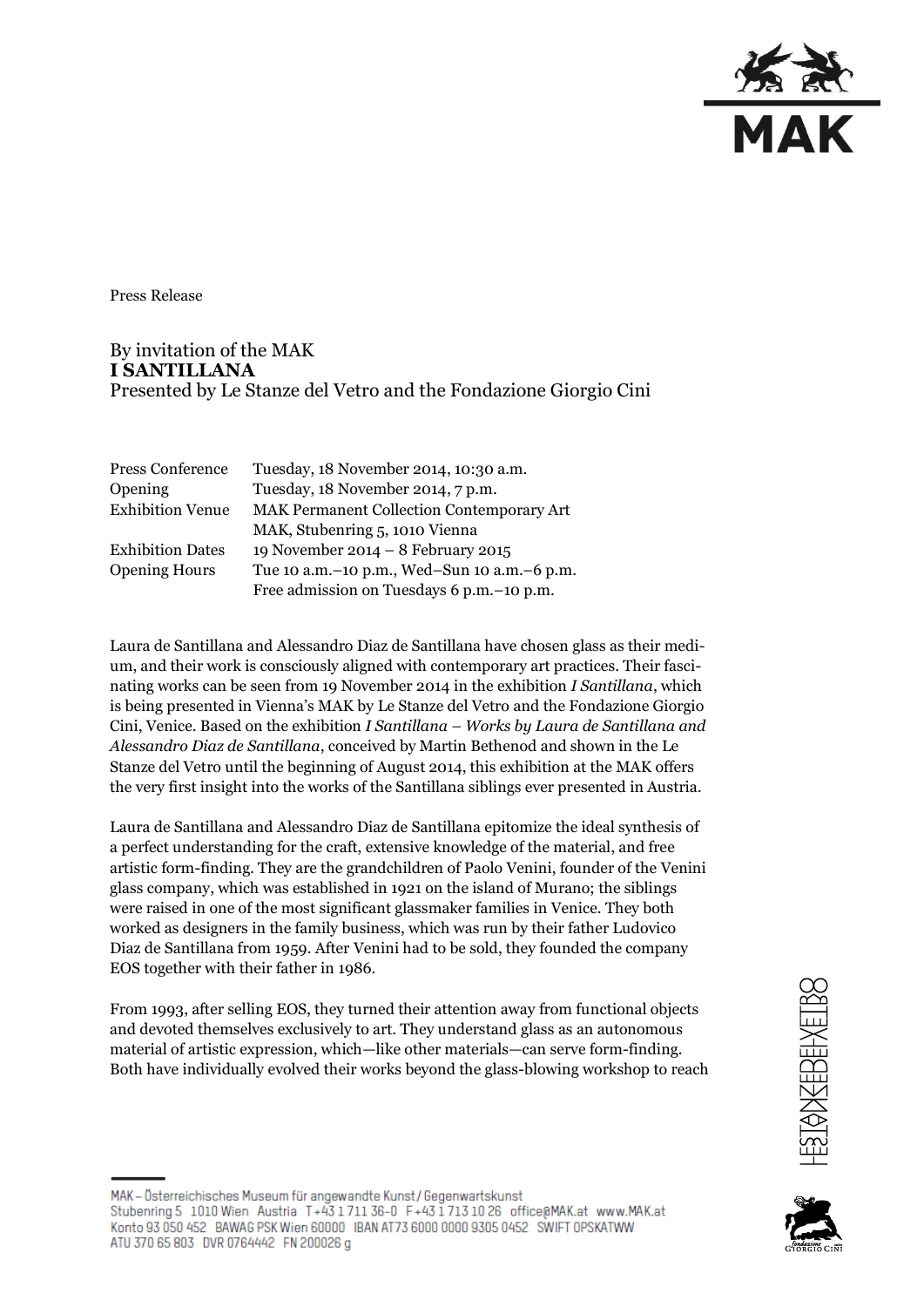

new dimensions in important centers of artistic glassmaking: in the USA and Venice, and recently also in the Czech Republic and France. They are represented by various galleries; their works have been shown in group and solo exhibitions—for example La Biennale Internazionale d'Arte di Venezia—and can be found in the collections of the world's most prominent museums.

Freestanding, space-consuming sculptures and anthropomorphic forms dominate the presentation of Laura de Santillana's work in the MAK. A large steel table with a group of abstract glass Buddha heads stands alongside a white bookcase holding 40 "books" made of glass. Just like a library, here is a synopsis of the numerous colors and surface textures that the artist developed under identical production conditions in a series over the last 15 years. Also on display are Laura's voluminous slabs, which have a powerful physicality, suggesting that the enclosed space has the potential to be crushed.

The wall objects by Alessandro Diaz de Santillana shown in the MAK reflect the history of hand blown window glass and the effect of ancient, "blind" mirrors. Paintings of black mirror glass reduce a subject to diverse shades of black and gray, conveying the impression that they are part of a larger aesthetic dialog. By experimenting with glass as a medium, the artist tests its limits: undefined forms behind reflective glass are reminiscent of the light and dark areas on celluloid film and of the magical effect of images appearing on photographic paper the moment it is submerged in liquid chemicals in a darkroom.

Alessandro's wall objects enter into a spatial dialog with Laura's sculptures. A series of videos in the exhibition shows visitors how the glassworks are made in the glass furnace by the maestro and his assistants. This facilitates an understanding of the creative process and the manner in which the artists push the boundaries of material and craft in the name of artistic expression.

It is no coincidence that *I Santillana* is being displayed in the MAK Permanent Collection Contemporary Art in close vicinity to the MAK Permanent Collection *Vienna 1900*. In dialog with the MAK Permanent Collection *Vienna 1900*, the works of Laura de Santillana and Alessandro Diaz de Santillana are given a separate, new meaning. Involuntarily, you can't help but think of the huge influence that the designs of Viennese modernism—and particularly Josef Hoffmann—had on the work of Carlo Scarpa. Between 1932 and 1947, Scarpa designed glassworks for Paolo Venini. The way the Santillanas evolved into autonomous artists has many parallels with the artistic design of everyday objects in Vienna around 1900. At that time, artists and architects transformed everyday objects into radically modern forms. In the case of glass designs by Koloman Moser and Josef Hoffmann, for example, artistic design prevailed over the



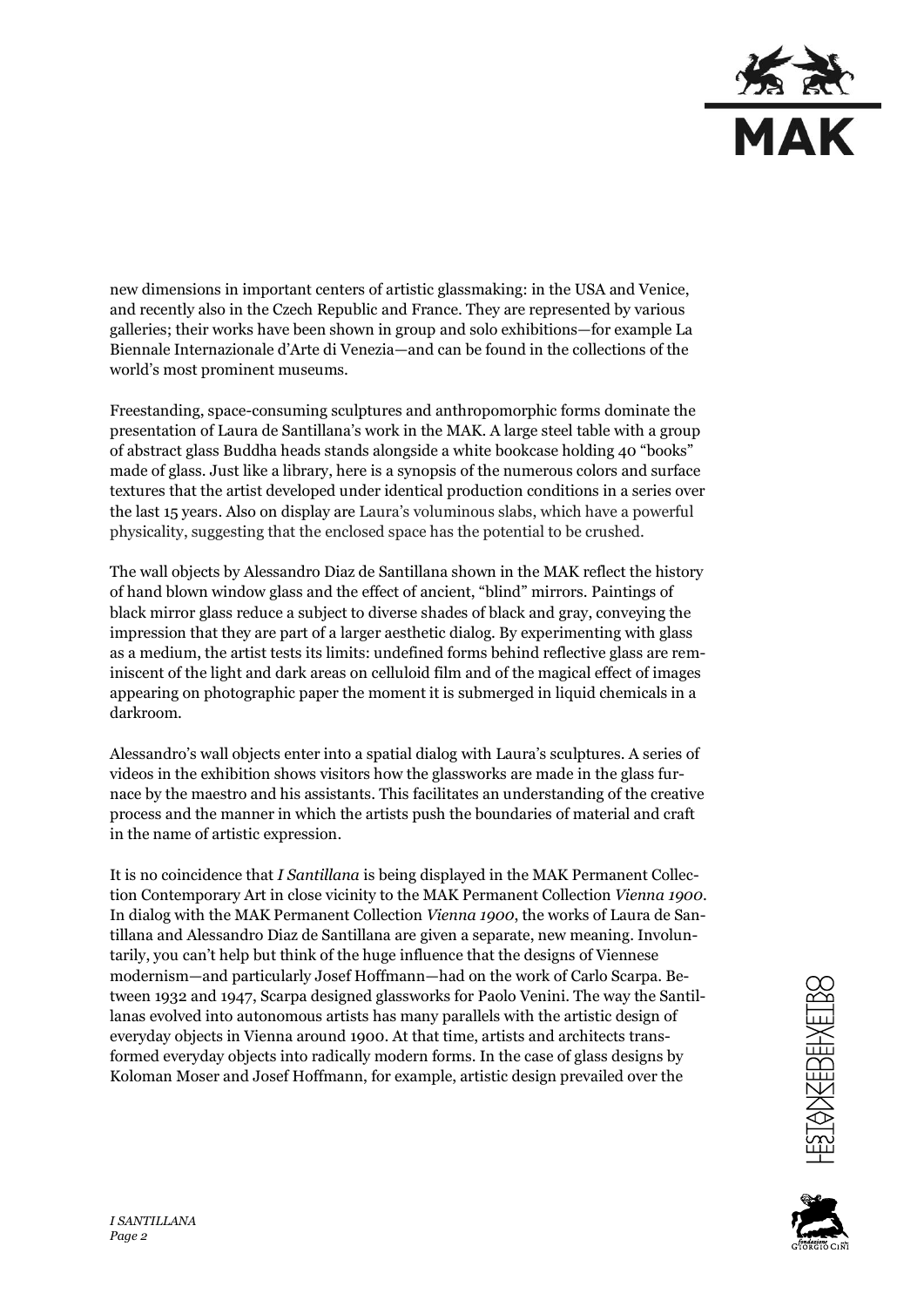

demands of usability. "Viewed in this light, the works by the Santillana siblings recall the positions of Viennese modernism," explains Rainald Franz, MAK Curator of the Glass and Ceramics Collection, who has curated the exhibition in the MAK.

The work of the Fondazione Cini with the Pentagram Stiftung for the conservation, archiving, and digitalization of the Venetian glassmakers' archives as well as the globally renowned exhibitions in Le Stanze del Vetro find their counterpart in the exploration of the Wiener Werkstätte legacy in the MAK.

**Le Stanze del Vetro** is a joint venture involving the Fondazione Giorgio Cini and the Pentagram Stiftung. It is both a cultural project and an exhibition space, designed by the New York architect Annabelle Selldorf. Its purpose is to focus on the history and the use of glass in 20th and 21st century art.

The cultural initiatives of Le Stanze del Vetro focus not only on contemporary artists who use glass as their artistic medium, but also on the main producers and the most outstanding glass collections around the world.

Two exhibitions will be staged each year until 2021: one in the spring, dedicated to the use of glass in 20th and 21st century art and design, the second in the fall, dedicated to the talented designers who created objects for the Venini glassware company in the 20th century. Each exhibition is accompanied by a catalog.

In addition to this, Le Stanze del Vetro has set up a Study Center dedicated to research in the field of artistic glass, together with a general archive of Venetian glass.

Le Stanze del Vetro has adopted a model based on the idea that cultural heritage belongs to the community. That is why admission to the exhibitions, tours, and educational activities is free of charge.

Information about the Fondazione Cini and the Pentagram Stiftung is available for download at MAK.at/presse.

The exhibition opening takes place in the context of the VIENNA ART WEEK 2014.

Press photos of the exhibition as well as biographies of Laura de Santillana and Alessandro Diaz de Santillana are available for download at MAK.at/presse